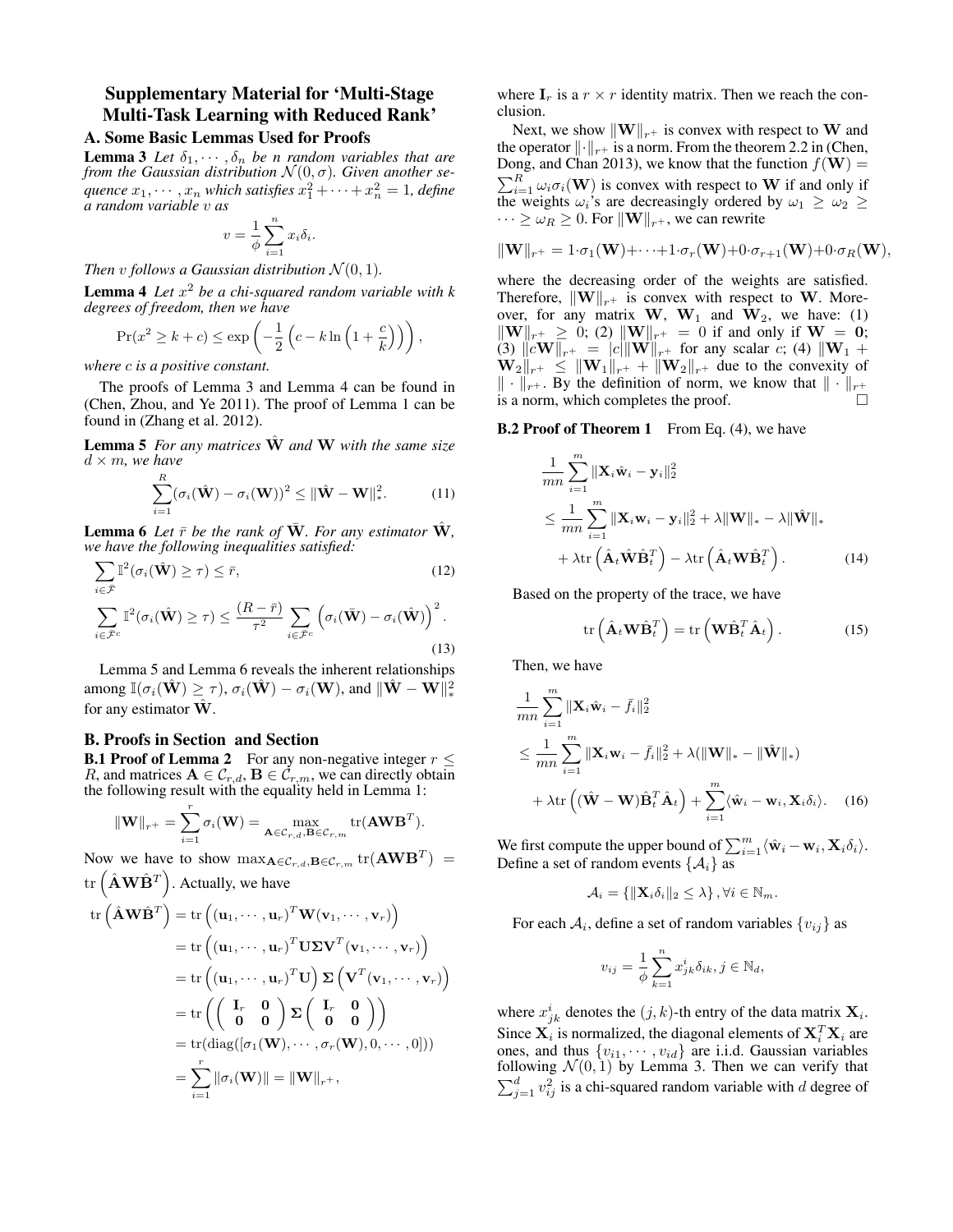freedom. By choosing  $\lambda$  according to Theorem 1, we have

$$
\Pr(\frac{2}{mn} \|\mathbf{X}_{i}\delta_{i}\|_{2} > \lambda) = \Pr(\sum_{j=1}^{d} (\sum_{k=1}^{n} x_{jk}^{i} \delta_{ik})^{2} > \frac{\lambda^{2} m^{2} n^{2}}{4})
$$

$$
= \Pr(\sum_{j=1}^{d} v_{ij}^{2} > d + c)
$$

$$
\leq \exp(-\frac{1}{2}\mu_{d}^{2}(c)),
$$

where  $\mu_d(c) = \sqrt{c - d \ln(1 + \frac{c}{d})}$  and the last inequality holds due to Lemma 4. Let  $A = \bigcap_{i=1}^{n} A_i$  and denote by  $A_i^c$  the complement of each event  $A_i$ . It follows that

$$
\Pr(\mathcal{A}) \ge 1 - \Pr(\bigcup_{i=1}^{m} \mathcal{A}_i^c) \ge 1 - m \exp(-\frac{1}{2}\mu_d^2(c)).
$$

Under the event A, we can derive a bound on  $\sum_{i=1}^{m} \langle \hat{\mathbf{w}}_i - \mathbf{w}_i \rangle$  $\mathbf{w}_i, \mathbf{X}_i \delta_i \rangle$  as

$$
\sum_{i=1}^{m} \langle \hat{\mathbf{w}}_i - \mathbf{w}_i, \mathbf{X}_i \delta_i \rangle \leq \sum_{i=1}^{m} ||\hat{\mathbf{w}}_i - \mathbf{w}_i||_2 ||\mathbf{X}_i \delta_i||_2
$$
  

$$
\leq \lambda \sum_{i=1}^{m} ||\hat{\mathbf{w}}_i - \mathbf{w}_i||_2
$$
  

$$
\leq \sqrt{m} \lambda ||\hat{\mathbf{W}} - \mathbf{W}||_*.
$$
 (17)

Next, we examine the bound for the trace term  $\mathrm{tr}\left((\hat{\mathbf{W}}-\mathbf{W})\hat{\mathbf{B}}_{t}^T\hat{\mathbf{A}}_{t}\right)$ . By using Lemma 1, we have

$$
\lambda \text{tr}\left((\hat{\mathbf{W}} - \mathbf{W})\hat{\mathbf{B}}_t^T \hat{\mathbf{A}}_t\right) \leq \lambda \sum_{i=1}^{r_l^+} \sigma_i(\hat{\mathbf{W}} - \mathbf{W})
$$

$$
= \lambda \|\hat{\mathbf{W}} - \mathbf{W}\|_{r_l^+}.
$$
 (18)

Combining Eq. (16), Eq. (17) and Eq. (18) together with the fact that  $\|\mathbf{W}\|_{*} - \|\hat{\mathbf{W}}\|_{*} \leq \|\hat{\mathbf{W}} - \mathbf{W}\|_{*}$ , we can reach the conclusion.

**B.3 Proof of Lemma 5** The conclusion can be reached by the following steps as

$$
\sum_{i=1}^{R} (\sigma_i(\hat{\mathbf{W}}) - \sigma_i(\mathbf{W}))^2
$$
\n
$$
= \sum_{i=1}^{R} \sigma_i^2(\hat{\mathbf{W}}) + \sum_{i=1}^{R} \sigma_i^2(\mathbf{W}) - \sum_{i=1}^{R} 2\sigma_i(\hat{\mathbf{W}})\sigma_i(\mathbf{W})
$$
\n
$$
= \|\hat{\mathbf{W}}\|_F^2 + \|\mathbf{W}\|_F^2 - 2\sum_{i=1}^{R} \sigma_i(\hat{\mathbf{W}})\sigma_i(\mathbf{W})
$$
\n
$$
\leq \|\hat{\mathbf{W}}\|_F^2 + \|\mathbf{W}\|_F^2 - 2\text{tr}(\hat{\mathbf{W}}^T\mathbf{W})
$$
\n
$$
= \|\hat{\mathbf{W}} - \mathbf{W}\|_F^2 \leq \|\hat{\mathbf{W}} - \mathbf{W}\|_*^2,
$$

where the inequality is due to the Von Neumann's trace inequality.  $\Box$ 

**B.4 Proof of Lemma 6** For  $i \in \overline{\mathcal{F}}$ , it is easy to see that

$$
\sum_{i \in \bar{\mathcal{F}}} \mathbb{I}^2(\sigma_i(\hat{\mathbf{W}}) \ge \tau) \le |\bar{\mathcal{F}}| = \bar{r}.
$$
 (19)

For  $i \in \bar{\mathcal{F}}^c \cap \hat{\mathcal{G}}$ , we have  $\sigma_i(\bar{\mathbf{W}}) = 0$  and  $\sigma_i(\hat{\mathbf{W}}) < \tau$ , therefore

$$
\sum_{i \in \bar{\mathcal{F}}^c \cap \hat{\mathcal{G}}} \mathbb{I}^2(\sigma_i(\hat{\mathbf{W}}) \geq \tau)
$$
  
= 0  

$$
\leq \frac{|\bar{\mathcal{F}}^c \cap \hat{\mathcal{G}}|}{\tau^2} \sum_{i \in \bar{\mathcal{F}}^c \cap \hat{\mathcal{G}}} \left( \sigma_i(\bar{\mathbf{W}}) - \sigma_i(\hat{\mathbf{W}}) \right)^2.
$$
 (20)

For  $i \in \bar{\mathcal{F}}^c \cap \hat{\mathcal{G}}^c$ , we have  $\sigma_i(\bar{\mathbf{W}}) = 0$  and  $\sigma_i(\hat{\mathbf{W}}) \geq \tau$ , therefore we also have

$$
\sum_{i \in \bar{\mathcal{F}}^c \cap \hat{\mathcal{G}}^c} \mathbb{I}^2(\sigma_i(\hat{\mathbf{W}}) \geq \tau) \n\leq |\bar{\mathcal{F}}^c \cap \hat{\mathcal{G}}^c| \n\leq \frac{|\bar{\mathcal{F}}^c \cap \hat{\mathcal{G}}^c|}{\tau^2} \sum_{i \in \bar{\mathcal{F}}^c \cap \hat{\mathcal{G}}} \left(\sigma_i(\bar{\mathbf{W}}) - \sigma_i(\hat{\mathbf{W}})\right)^2.
$$
\n(21)

Combing Eqs. (19)-(21), we reach the conclusion.  $\Box$ 

**B.5 Proof of Theorem 2** Let  $W = \overline{W}$  and set  $\Delta = \hat{W}$  –  $\overline{W}$ . By Assumption 1, we have

$$
\kappa^2 \|\hat{\mathbf{W}} - \bar{\mathbf{W}}\|_{*}^2 \le \frac{1}{mn} \|\mathcal{X}\mathcal{D}(\hat{\mathbf{W}}) - \mathcal{D}(\bar{\mathbf{F}})\|_{F}^2. \tag{22}
$$

Let  $\lambda_{\mu}^{(l)} = \lambda \mathbb{I}(\sigma_i(\hat{\mathbf{W}}_{\star}^{(l)}) \geq \tau)$ , we can rewrite the last term in Eq. (9) as

$$
\lambda \|\hat{\mathbf{W}} - \bar{\mathbf{W}}\|_{r_t^+} \n= \sum_{i=1}^R \lambda_i^{(l)} \sigma_i (\hat{\mathbf{W}} - \bar{\mathbf{W}}) \n= \lambda \sum_{i=1}^R \mathbb{I}(\sigma_i (\hat{\mathbf{W}}_*)^{\langle l \rangle}) \ge \tau) \sigma_i (\hat{\mathbf{W}} - \bar{\mathbf{W}}) \n= \lambda \sum_{i \in \bar{\mathcal{F}}} \mathbb{I}(\sigma_i (\hat{\mathbf{W}}_*)^{\langle l \rangle}) \ge \tau) \sigma_i (\hat{\mathbf{W}} - \bar{\mathbf{W}}) \n+ \lambda \sum_{i \in \bar{\mathcal{F}}^c} \mathbb{I}(\sigma_i (\hat{\mathbf{W}}_*)^{\langle l \rangle}) \ge \tau) \sigma_i (\hat{\mathbf{W}} - \bar{\mathbf{W}}).
$$
\n(23)

By combining Lemmas 5 and 6 with Eq. (23), we have

$$
\lambda \|\hat{\mathbf{W}} - \bar{\mathbf{W}}\|_{r_t^+} \n\leq \lambda \sqrt{\bar{r} + \frac{R - \bar{r} \sum_{i \in \bar{\mathcal{F}}^c} \left( \sigma_i(\bar{\mathbf{W}}) - \sigma_i(\hat{\mathbf{W}}^{(l)}_*) \right)^2}{\tau^2}} \sqrt{\|\hat{\mathbf{W}} - \bar{\mathbf{W}}\|_F^2} \n\leq \left( \lambda \sqrt{\bar{r}} + \frac{\lambda \sqrt{R - \bar{r}}}{\tau} \|\hat{\mathbf{W}}^{(l)}_* - \bar{\mathbf{W}}\|_{*} \right) \|\hat{\mathbf{W}} - \bar{\mathbf{W}}\|_F \n\leq \left( \lambda \sqrt{\bar{r}} + \frac{\lambda \sqrt{R - \bar{r}}}{\tau} \|\hat{\mathbf{W}}^{(l)}_* - \bar{\mathbf{W}}\|_{*} \right) \|\hat{\mathbf{W}} - \bar{\mathbf{W}}\|_{*},
$$
\n(24)

where the first inequality holds due to the Cauchy-Schwarz inequality and Lemma 6, and the second inequality is due to Equality and Lemma 6, and the second inequality is due to<br>Lemma 5 and a fact that  $\sqrt{a^2 + b^2} \le a + b$  for all  $a, b \ge 0$ .

Now, by substituting Eq. (24) into Eq. (9) and combining